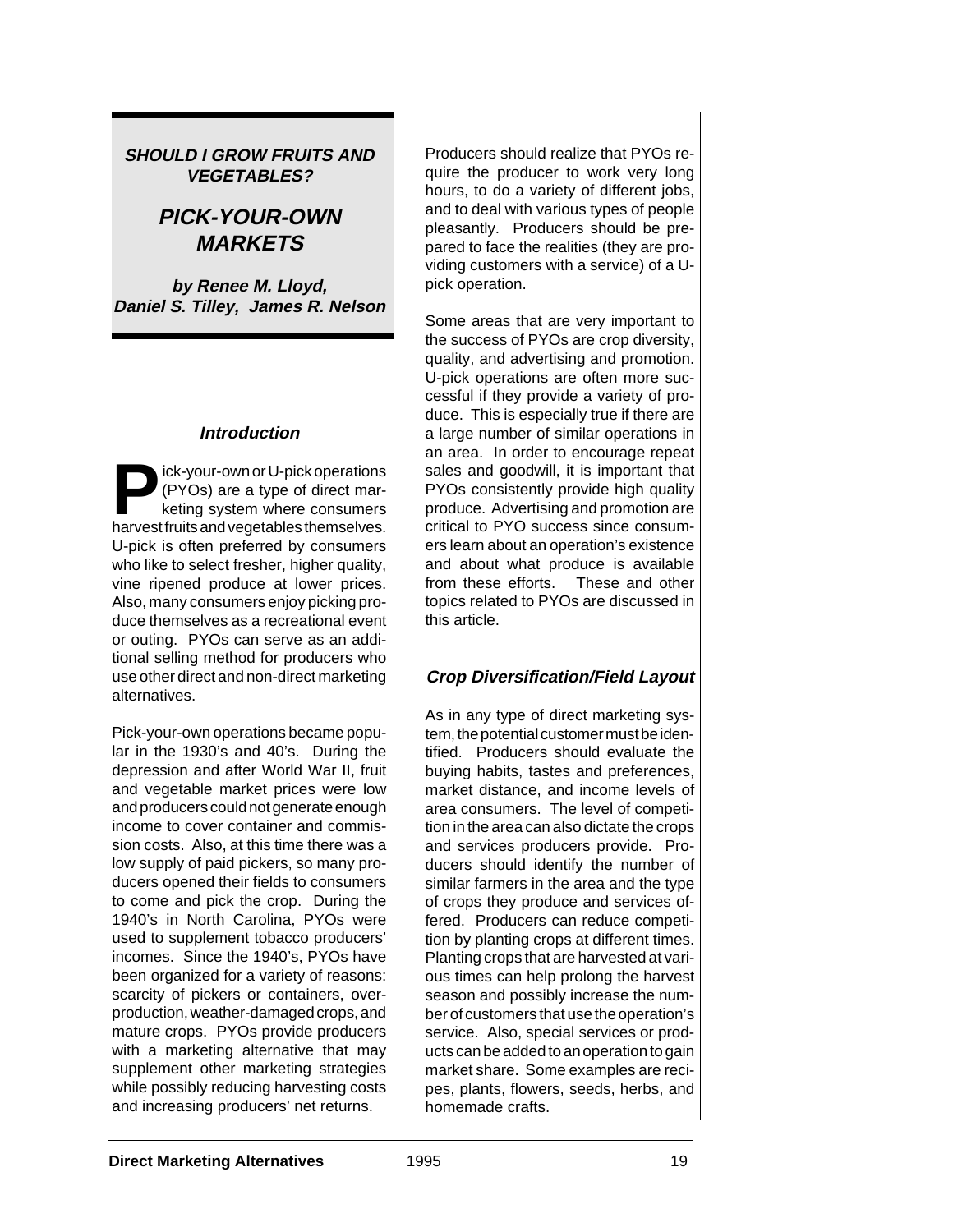Long season and early season crops can be ideal for U-pick operations, especially if there are a large number of operations in a proposed area. Producers can provide several varieties of one crop (i.e., peppers, strawberries) to diversify their operations and encourage greater varieties of customers and to increase customer satisfaction. If there are any specific ethnic groups in the area, different crops and/or varieties can increase sales especially if a producer can develop a reputation as a source of the desired produce.

Field layout and spray timing of crops are important issues for PYO operations since customers may wander to an area of an operation that has been recently sprayed or planted. Also, chemical application for some crops may drift on harvestable crops that are within the vicinity of the spraying



and cause potential health problems. Figure 1 shows two example field layouts for PYOs. Existing enterprises can also dictate how the field layout is arranged.

### **Quality**

High quality produce is important to the PYO operation. The quality of the produce influences several other factors in the operation such as the number of customers that patronize the PYO, the price levels set for the produce, and the amount of word-of-mouth advertising generated. Producers should remember that high quality is

important to customers but they also appreciate honesty about the quality of the produce available. Producers may be able to gain credibility and goodwill by honestly representing and explaining the quality level of their produce. The quality level may mean the difference in repeat sales, volume, and profit levels for the operation.

## **Advertising and Promotion**

U-pick advertising plans can be as simple as a roadside sign or billboard or as complex as a mailing flyer. Probably the best form of advertising and promotion for a U-pick market is word-of-mouth advertising from satisfied customers. However, until a PYO has developed a reputation for high quality produce at a convenient location for reasonable prices, other forms of advertising will be required. Local newspapers ads and roadside signs are the most common forms of PYO advertisements. Also, local radio spots or direct mailings can be used. Advertisements should include the location, business hours, working days, types of produce, and any special, unique services that a PYO operation provides. It is not necessary to include price in ads unless there is some type of special. Local radio spots and direct mailing are especially helpful for advertising current popular produce in season and market specials. Mailing lists for the market area can be obtained through organizations' churches, or local social groups if producers do not already have their own listing of customers.

**Signs.** Signs can serve as advertisements and information sources for U-pick customers. For advertisements, signs should be placed on a busy road near the U-pick site. Signs should direct customers to the farm and enhance customers' need for the fruits or vegetables that are offered. The most popular crops should be mentioned along with the directions to the site. Once at the U-pick site, signs should explain parking, pricing, minimal quantities, hours and days of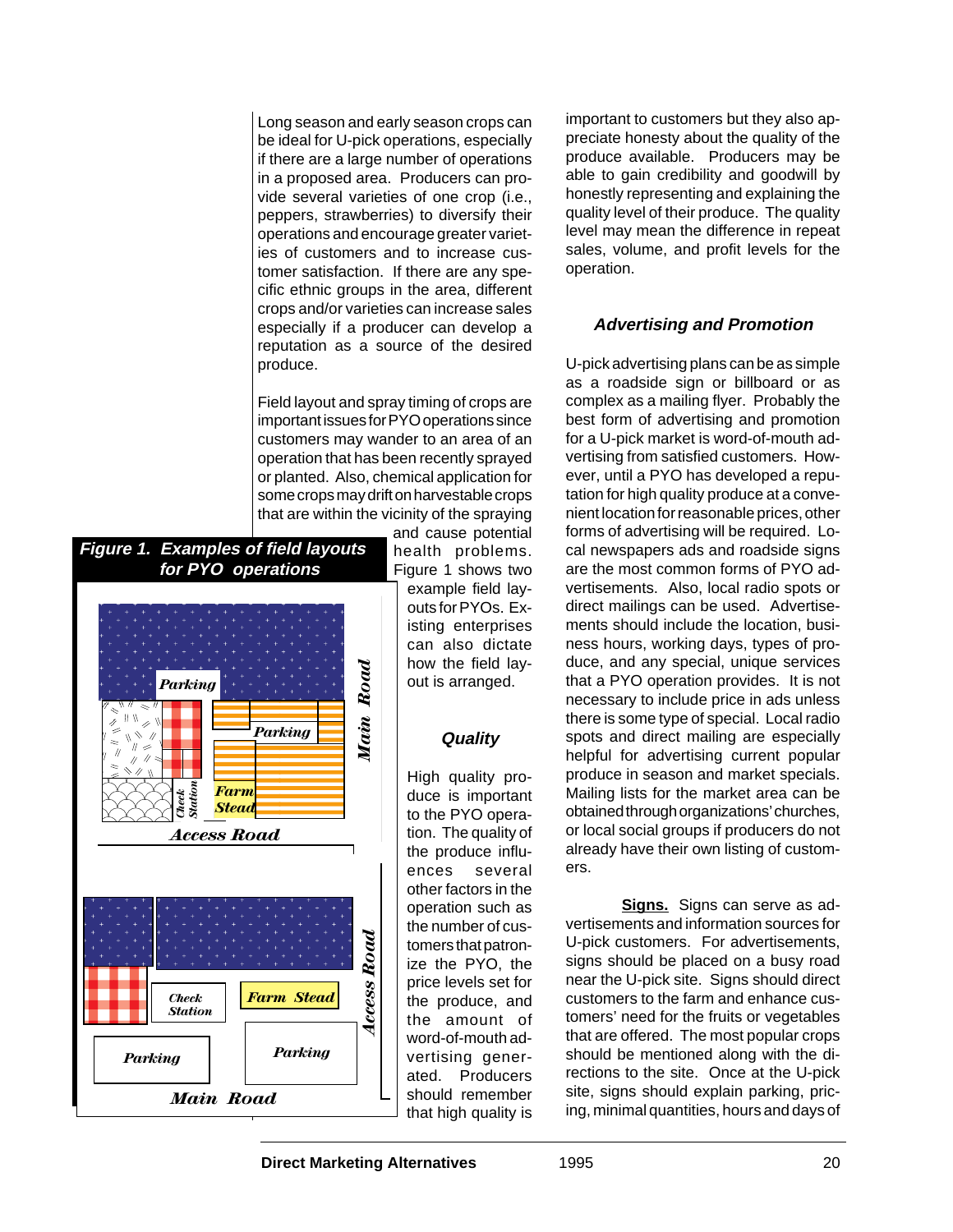operation, volume discounts, containers, and settlements of disputes.

Both advertisement and site signs should be neat and readable in bright, attractive colors. The use of different colors for important key words can emphasize their importance. Also, the use of symbols can make signs easier to read, especially on roadsides. Zoning regulations should be checked concerning roadside signs and also for the PYO access area.

**Promotion.** PYOs can be promoted at county fairs or craft shows, or through local media channels. A booth at local events such as county fairs or craft shows can help consumers become aware of a U-pick operation's existence. At the booths; flyers, recipes, free samples, and contests can be used for promotion. Contests for various amounts of free produce can be a way to develop a mailing list. News articles especially in a small town weekly or free advertising newspapers can be a good promotional tool. Many times local papers are interested in human interest or new business stories in the area.

### **General Management Concerns**

**Pricing.** Producers can use competitors' prices as a yardstick for setting their own prices. Competitors' prices that could be used are other U-pick operations, local grocery stores, farmer's markets, roadside stands, or wholesalers. Price levels should reflect quality of produce, picking conditions, distance to the market, services offered, and other advantages and disadvantages that the operation offers. Producers should also consider their production costs, expected sales, and yields when setting price levels.

Produce may be sold by weight, volume, or count. The simplest method for calculating prices is to **sell by** volume. However, producers must provide the containers for the customers so correct

volumes can be measured. Even with the specific containers correct volumes are not guaranteed, some pickers will over fill the containers which may result in a significant amount of fruit obtained at no charge. **Pricing by weight** can eliminate the container problem but requires more time and labor. When pricing by weight, the containers must first be weighed prior to picking and the weight recorded. Filled containers must be reweighed after picking and the produce weight calculated. A scale, pen, and roll of masking tape should be all of the equipment needed for this process. Even with a weight pricing system, it may be necessary to provide some containers since all consumers will not bring their own. Charges for containers are appropriate in these instances. **Count pricing** is a simple method that prices produce on a per item basis. However, count pricing obviously cannot be used for all types of fresh produce (i.e., blueberries). No matter what pricing method is selected, it is recommended that the price be rounded to the nearest nickel or dime for easy price calculation. Also, the pricing method or need for containers should be mentioned on signs and other forms of advertising.

**Facilities.** Parking facilities are critical to U-pick operations. If at all possible, **parking** should be within reasonable walking distance of the production site for customers of all ages. If parking is not available near the site, then safe transportation should be provided to the fields. Signs should instruct drivers how to park their vehicles. Many times signs alone are not enough to direct orderly parking at PYOs, particularly on high customer traffic days. Therefore, parking attendants may be needed to direct customers and assist them to the check in area and answer general questions about the operation.

The **check station** should be located so it can be seen from the parking area. The station should separate the parking area from the fields in order to discourage "free" produce. If possible, it should be located where people must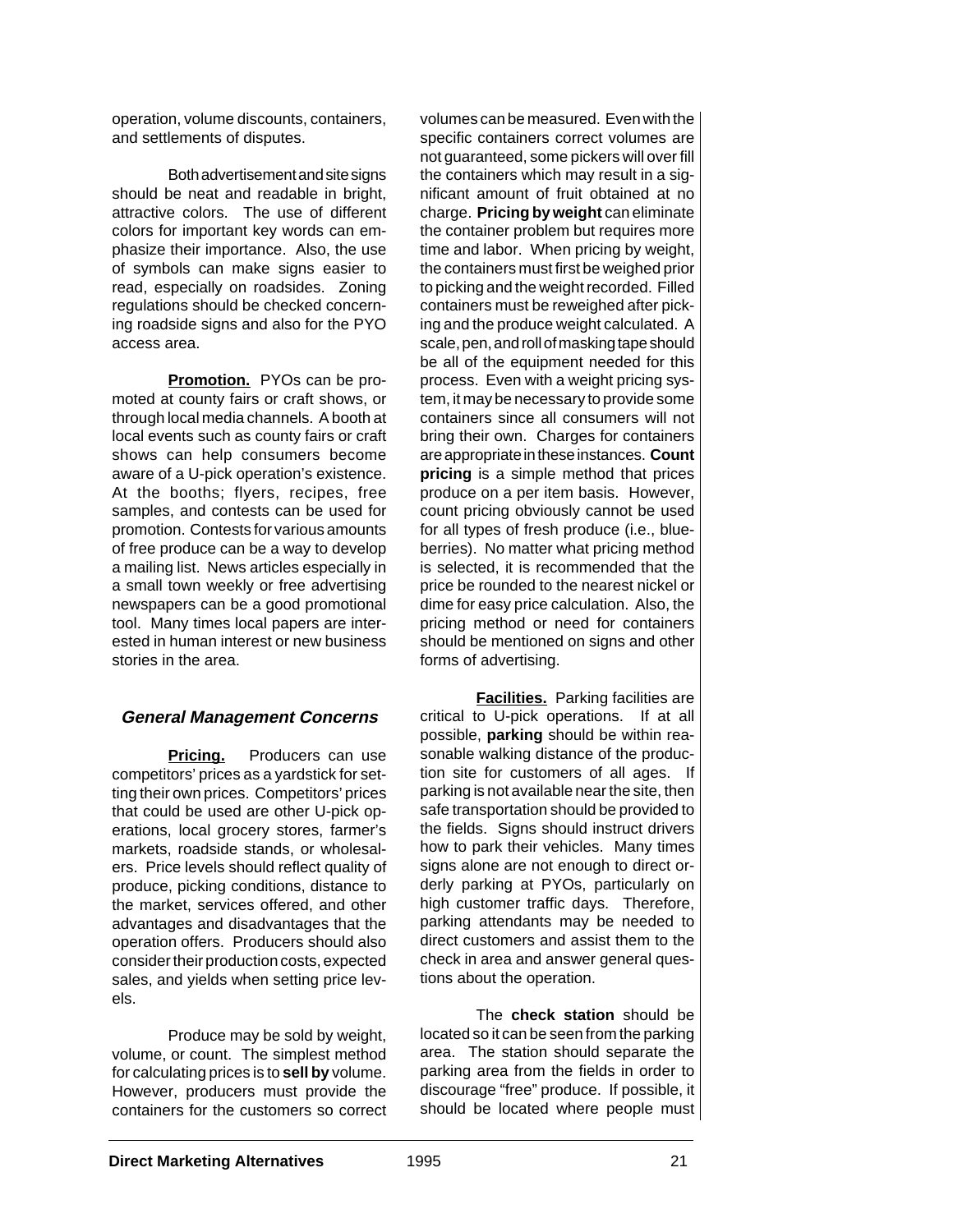pass by on the way to and from the fields. Usually the check station is in an existing building or if in the field, a tent or the back of a truck. The check station should serve as an area to instruct customers, to collect money, and to sell harvested produce. Also, the check area can serve as a storage area for customers' produce while they are still picking in the fields. Field supervisors can write the customer's last name on the filled containers and take them to the check station where they can be stored in alphabetical order until the customer is finished picking.

Rules of the operation should be posted at the check station. Rules should include operation practices such as provision of containers (by consumers or by producer), hours, and prices. It should be remembered when establishing operational rules that too many rules may discourage customers who come to the Upick for a recreational outing.

The check station also should provide information on the location of the picking sites and about whether or not transportation is provided to the site. The check station's attendants should provide information on what areas of the field are available to pick and what crop varieties are available.

**Optional facilities** can increase the customer services that the U-pick provides and also increase the goodwill of the firm. The facilities could help differentiate one PYO from another and increase the competitive edge. Some optional facilities that can be provided are restrooms, play areas for children, designated picking areas for children, picnic tables, water coolers, and shady resting areas.

**Containers.** Containers can pose a problem for some producers should producers or consumers provide them. Producers would need to supply a variety of containers that would be appropriate for the produce they have for sale. Some producers design their own specialized containers. The containers selected should be sturdy, should avoid bruising the produce, and should not hold such large quantities that consumers cannot easily carry them. The PYO can have their name, logo, and map to the farm printed on the containers for a minimal charge. The printed information encourages repeat sales and a discount could be offered to consumers if the boxes are used repeatedly or returned.

If consumers bring their own container, a greater amount of time is spent with each customer weighing in the containers and then weighing the produce after picking. Therefore, the check-in and checkout process is slowed down but it provides a fair pricing system for producer and consumer. Also, some consumers will not bring containers with them, and it will be necessary for the PYO operator to have some type of containers available for their use. No matter what container system is chosen, a sign and any advertisement should explain the container policy.

**Labor.** The amount of labor needed for the U-pick operation depends on the services offered, length of growing season, distance to the site, and type of containers. Most operations will need people for field supervisors and check station operators. If the farm offers only one crop throughout the growing season then two or three people could supervise the entire operation. If the operation offers more crops or services, then other employees may be necessary. Besides the field supervisors and check station operators, baby sitters or play ground helpers, container distributors, and transportation operators might be needed. Often high school students can provide the supplemental labor that is needed for a PYO. The amount of labor will vary with the services provided.

If possible, it is a good idea to have employees wear some type of similar clothing to identify them as workers. Some examples are t-shirts, caps, or bandanas with the U-pick logo or farm name on them. Identifying attire can help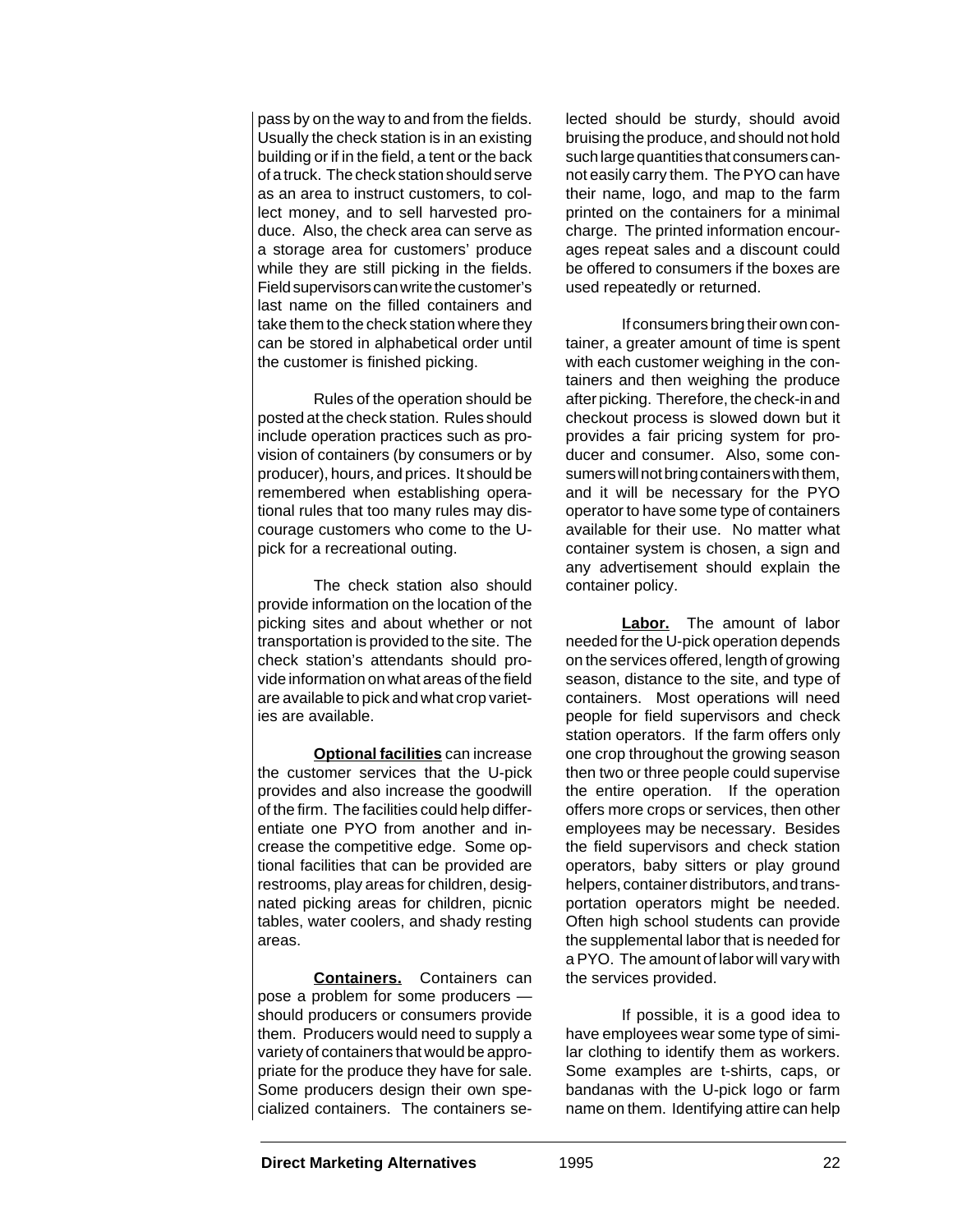customers easily recognize the employees and receive the needed assistance.

Even though it is expected that most of the produce will be harvested by the customers, some harvesting may have to be done by the operator. Some customers will not be able to pick the produce for various reasons, so some harvested produce may be made available to sell to these customers at a higher price. Also, a sufficient number of customers may not come to pick all the crop when it is ripe so some of it may need to be sold through other market channels. A field supervisor or driver who picks while also helping customers may be all the harvest labor required.

**Liability.** Producers increase their liability by inviting the public to come on their property to pick produce. Generally, producers should be concerned about the safety of children and older people who are more likely to be involved in an accident.

Producers should contact their insurance agent when they consider a Upick operation and have their policy appropriately adjusted. Producers can also take their own measures to insure customer safety and reduce their level of liability. Ladders used to pick tree crops can be especially dangerous and increase liability. To reduce liability, dwarf trees

can be planted and producers can pick the top portion of the trees to reduce the temptation of customers to climb the trees. Rules on picking and climbing should be clearly stated. Other ways producers can increase the level of safety are to fence dangerous areas, to keep chemicals and machinery locked up or away from the public area, and to keep animals tied or penned away from production sites.

### **Summary**

Table 1 lists the advantages and disadvantages for U-pick producers and consumers. General advantages for producers are cash received at the time of the sale, no middleman concerns, and reduced labor requirements. Potential disadvantages are increased non-harvest labor, long working hours, and potential liability. Consumers like the selection of fresh, high quality produce at a reasonable price but must spend time to reach the farm and harvest the produce.

PYOs offer producers an additional marketing outlet that provides the opportunity to sell produce directly to consumers, to reduce harvesting costs, and to sell produce that is mature, over-produced, or weather-damaged. Consumers have the opportunity to select their own produce at lower prices and to visit the production site.